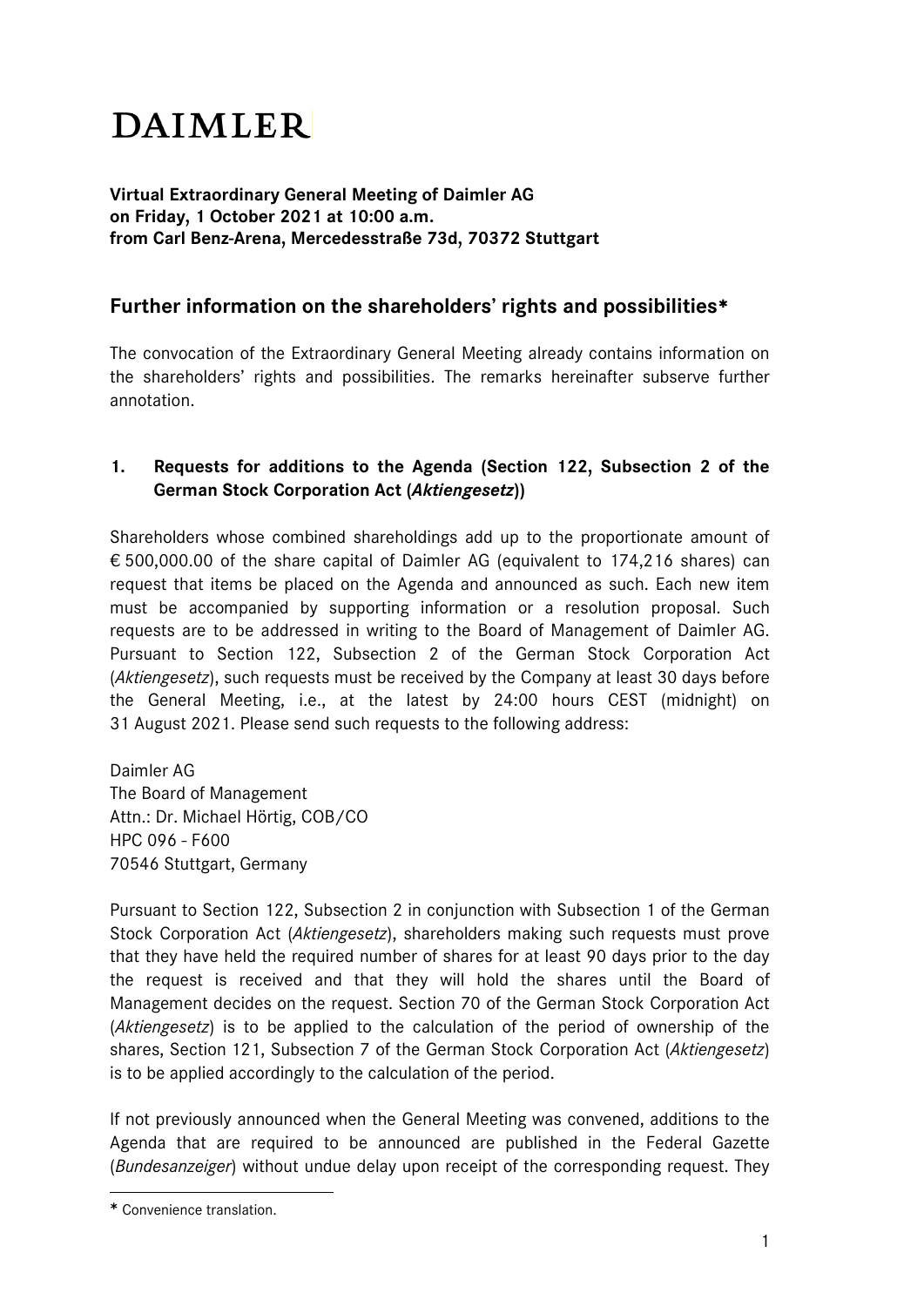are also published online at www.daimler.com/egm-2021 and are communicated to shareholders entered in the share register.

The provisions of the German Stock Corporation Act *(Aktiengesetz)* underlying this shareholders' right are as follows:

*Section 122 Convening a meeting at the request of a minority (excerpts)*

- *(1) 1A shareholders' meeting shall be called if shareholders whose combined shareholdings amount to at least one-twentieth of the share capital request such meeting in writing, stating the purpose and the reasons of such meeting; such request shall be addressed to the managing board. 2The articles may provide that the right to request a shareholders' meeting shall require another form and the holding of a lower portion of the share capital. 3Persons submitting a request must prove that they have held the shares for at least 90 days before the date the request is received and that they hold the shares until the managing board decides on the request. 4Section 121, Subsection 7 shall be applied accordingly.*
- *(2) 1In the same manner, shareholders whose combined shareholdings amount to at least one-twentieth of the share capital or a proportionate ownership of at least € 500,000 may request that items be placed on the agenda and be published. 2Each new item must be accompanied by a reason or a proposed resolution. 3The request within the meaning of sentence 1 must be received by the company no later than 24 days, in the case of stock exchange listed companies no later than 30 days, prior to the meeting, excluding the day of receipt.*

Daimler AG's Articles of Incorporation do not make use of the possibility pursuant to Section 122, Subsection 1 Sentence 2, to provide that the right to request a shareholders' meeting shall require another form and the holding of a lower portion of the share capital.

## **2. Countermotions and election proposals (Section 126 and Section 127 of the German Stock Corporation Act (***Aktiengesetz***))**

Any countermotions to proposals of the Board of Management and/or Supervisory Board concerning certain items of the Agenda and election proposals that are to be made accessible prior to the General Meeting are to be sent exclusively to:

Daimler AG Investor Relations HPC 096 – F343 70546 Stuttgart, Germany (Fax +49 711 17-94075)

or by e-mail to: investor.relations@daimler.com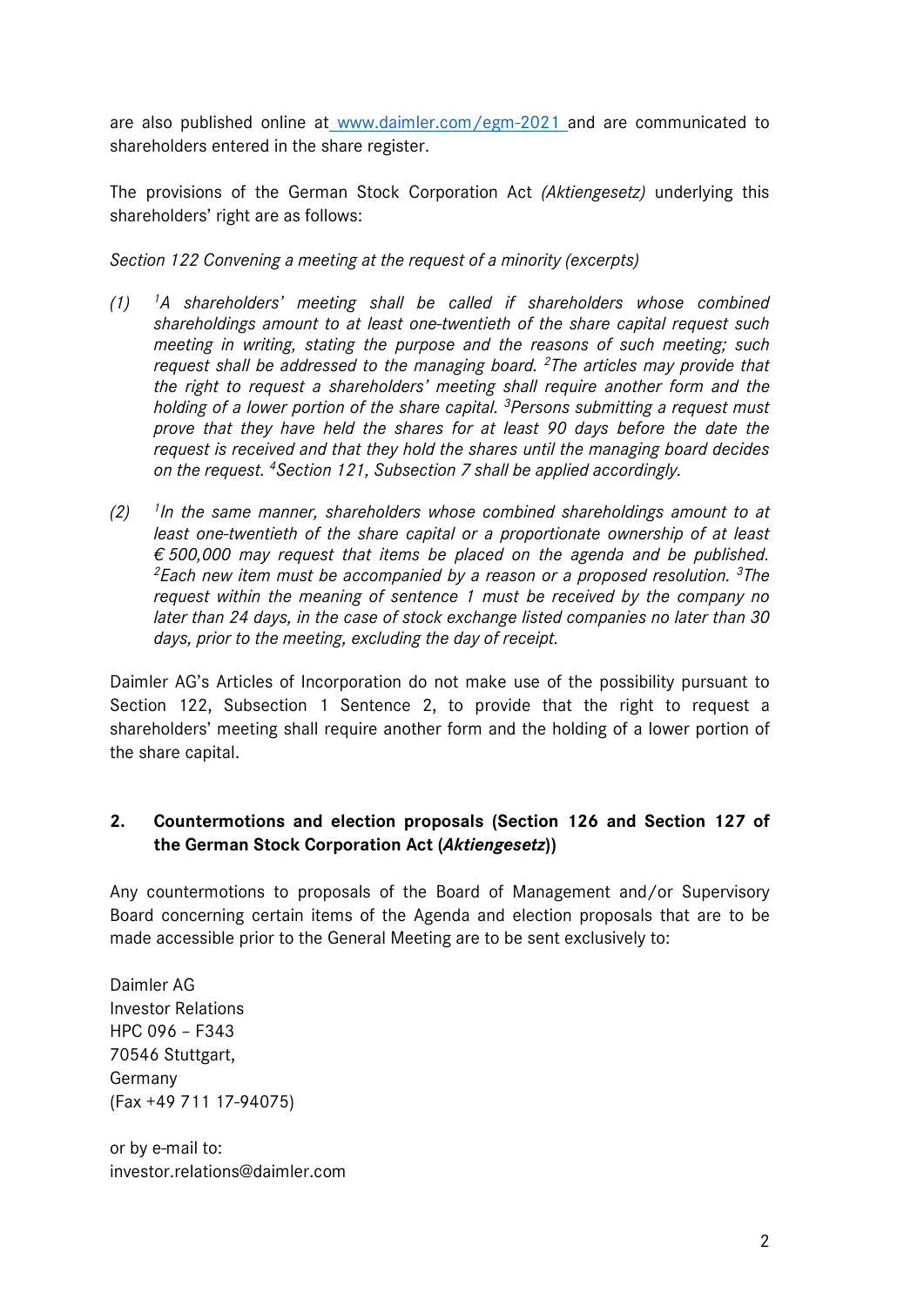We shall publish any countermotions and election proposals required to be made accessible that are received at the address indicated in the preceding paragraph 14 days prior to the General Meeting at the latest, i.e. by 24:00 hours CEST (midnight) on 16 September 2021, including the shareholder's name and reasons that are to be made accessible – furnished with the supplementary contents provided under Section 127, Sentence 4 of the German Stock Corporation Act (*Aktiengesetz*), if any – upon receipt online at [www.daimler.com/egm-2021.](http://www.daimler.com/egm-2021) Any statements of position by the Management will also be published at the same Internet address.

Countermotions and election proposals as well as the reason for countermotions need not to be made accessible in the cases stipulated in Section 126, Subsection 2 of the German Stock Corporation Act (*Aktiengesetz*). An election proposal also does not need to be made accessible if it does not contain the proposed person's name, current profession and place of residence and, in the case of proposals for the election of Supervisory Board members, details of the proposed candidate's memberships in other statutory supervisory boards as defined by Section 125, Subsection 1, Sentence 5 of the German Stock Corporation Act (*Aktiengesetz*).

The Board of Management reserves the right to combine countermotions and their reasons if several shareholders present countermotions on the same subject matter.

A countermotion or election proposal to be made accessible in accordance with Sections 126, 127 of the German Stock Corporation Act (*Aktiengesetz*) will be deemed to have been made during the virtual General Meeting if the shareholder making the request or submitting the election proposal has duly registered for the General Meeting. The right of the Chairman of the General Meeting to put the Management's resolution proposals to vote first remains unaffected.

The provisions of the German Stock Corporation Act *(Aktiengesetz)* underlying these shareholders' rights which i. a. specify, under which conditions countermotions and election proposals need not be made accessible, read as follows:

#### *Section 126 Motions by shareholders*

- *(1) 1Motions by shareholders, including the shareholders' name, supporting information and, if any, managements' position shall be made available to the eligible persons referred to in Section 125, Subsection 1 through Subsection 3 under the conditions specified therein, provided that the shareholder transmitted to the company at least 14 days prior to the meeting a counterproposal to a proposal of the managing board and the supervisory board regarding a specific item on the agenda, together with supporting information, to the address designated for this purpose in the shareholders' meeting notice. 2The day of receipt shall not be counted. 3In the case of stock exchange listed companies, the required accessibility shall be provided over the website of the company. 4Section 125, Subsection 3 shall apply mutatis mutandis.*
- *(2) 1A countermotion and its reason need not be made accessible if: 1. the managing board would by reason of such accessibility become criminally liable,*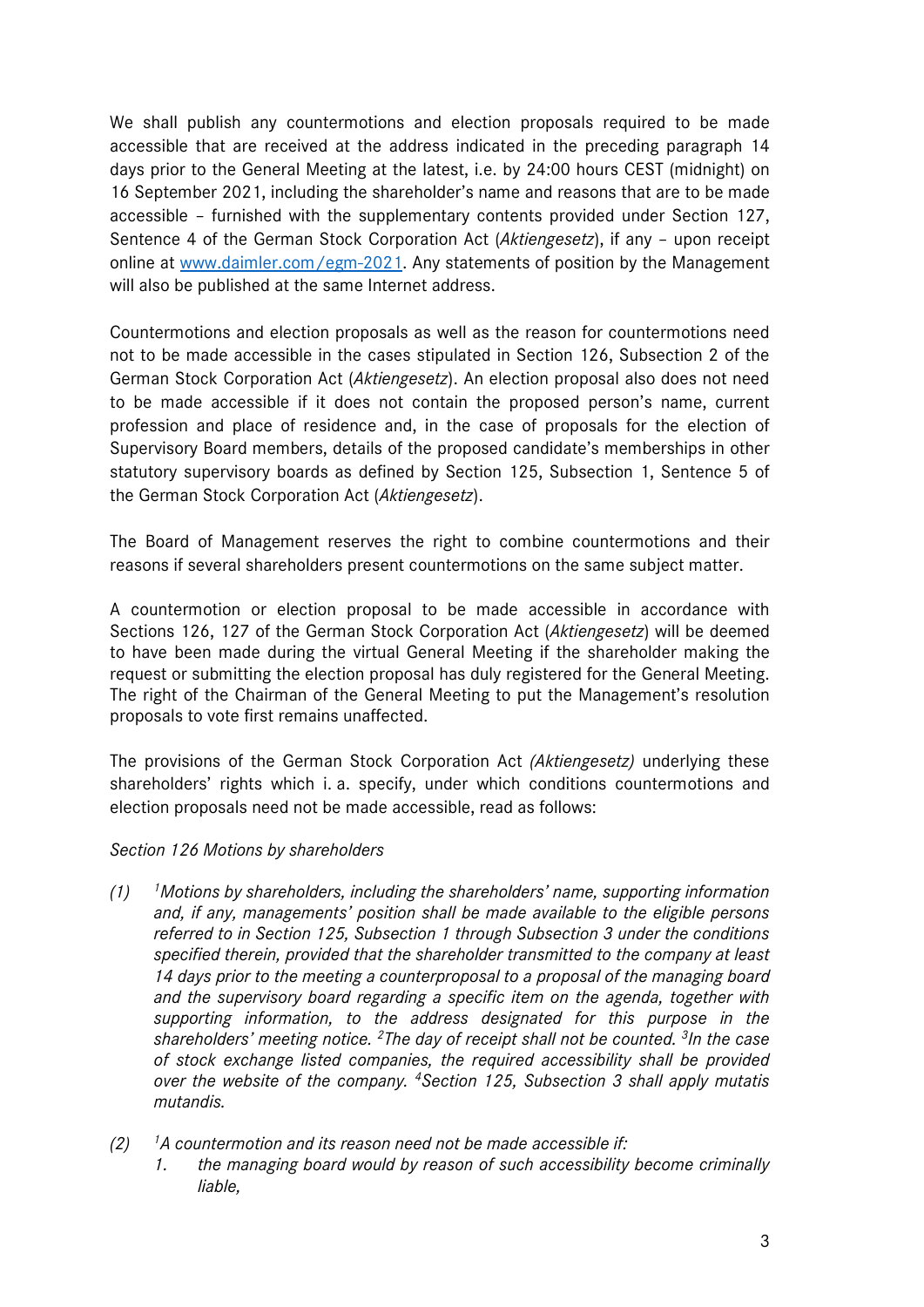- *2. the countermotion would result in a resolution of the General Meeting of the Shareholders in violation of applicable law or the Articles of Incorporation,*
- *3. main points of the reason obviously contain false or misleading or insulting statements,*
- *4. a countermotion of the shareholder relating to the same subject matter has already been made accessible to an General Meeting of the Shareholders pursuant to Section 125,*
- *5. the same countermotion of the shareholder with materially the same reason has already been made accessible to at least two of the General Meetings of the Shareholders of the Company in the past five years pursuant to Section 125 and less than one twentieth of the share capital represented at the General Meeting of the Shareholders voted in its favor,*
- *6. the shareholder indicates that he will not attend or be represented at the General Meeting of the Shareholders, or*
- *7. in the past two years at two General Meetings of the Shareholders, the shareholder notified the Company of a countermotion but did not present that countermotion and did not have it presented.*

*2The reason need not to be made accessible if it is longer than 5,000 characters in total.* 

*(3) If several shareholders make counterproposals for resolution with respect to the same subject matter, the managing board may combine such counterproposals and the respective supporting information.*

## *Section 127 Election proposals by shareholders (excerpts)*

*1Section 126 shall apply mutatis mutandis to a proposal by a shareholder for the election of members of the supervisory board or independent auditors. 2Such election proposal need not be supported by a reason. 3The managing board need not make such election proposal accessible if the proposal fails to contain information pursuant to Section 124, Subsection 3, Sentence 4, and Section 125, Subsection 1, Sentence 5. 4Regarding nominations made by shareholders for the election of supervisory board members of listed companies, to which the Co-Determination Act (Mitbestimmungsgesetz), the Coal, Iron and Steel Co-Determination Act (Montan-Mitbestimmungsgesetz) or the Co-Determination Amendment Act (Mitbestimmungsergänzungsgesetz) apply, the managing board has to add the following information:*

- *1. reference to the requirements pursuant to Section 96, Subsection 2,*
- *2. statement, whether there has been an objection to the overall fulfilment pursuant to Section 96, Subsection 2, Sentence 3 and*
- *3. statement, how many seats in the supervisory board need to be occupied by women and men respectively to comply with the requirements pursuant to Section 96, Subsection 2, Sentence 1.*

*Section 124 Publication of requests for additions to the agenda; proposals for resolutions (excerpts)*

*(3) 4The proposal for the election of members of the supervisory board or auditors shall state their names, actual profession and place of residence.*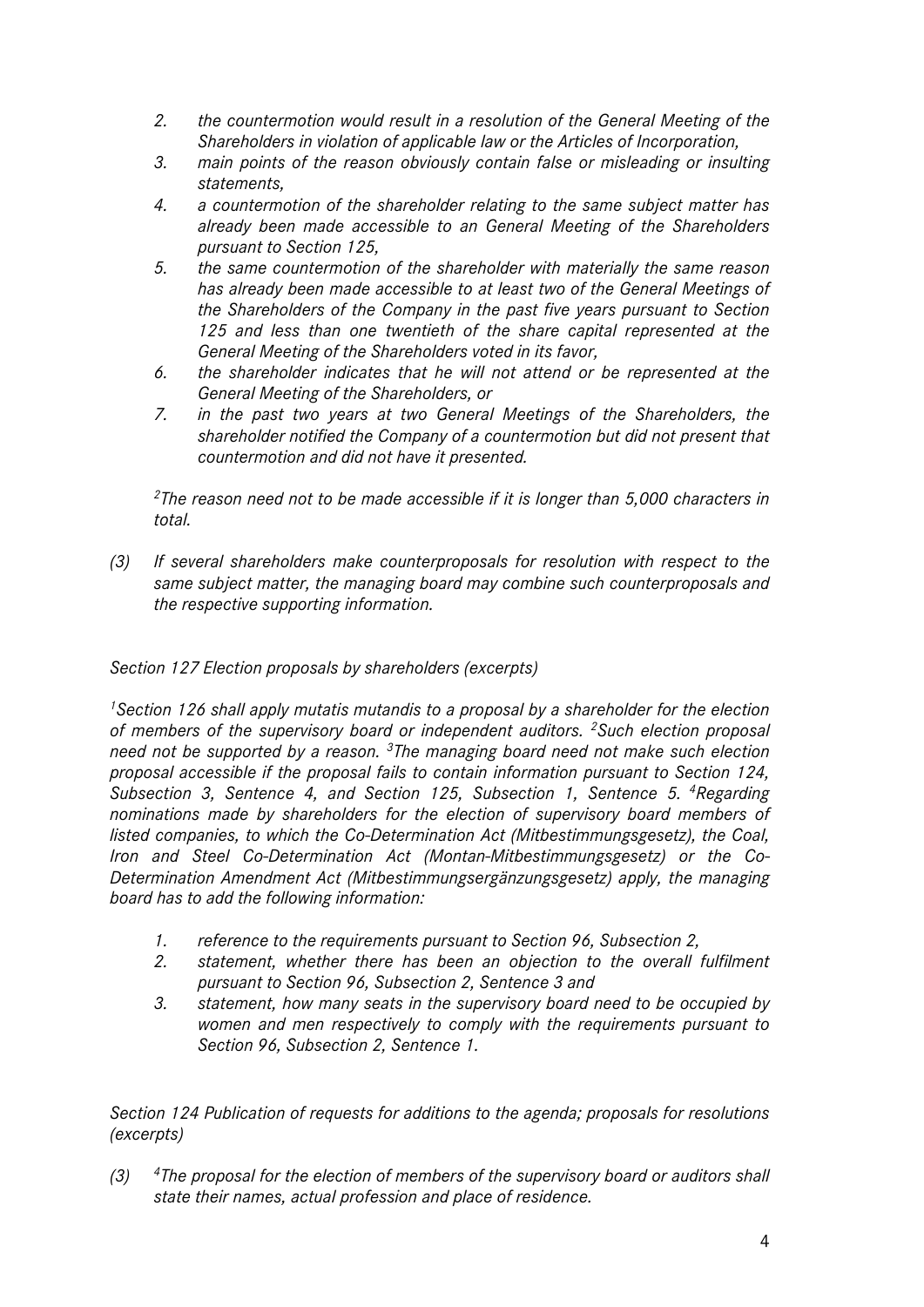#### *Section 125 Communications to shareholders and supervisory board members (excerpts)*

*(1) 5In the case of stock exchange listed companies, any proposal for the election of supervisory board members must be accompanied by details on the membership in other supervisory boards whose establishment is required by law; details on their membership in comparable domestic and foreign controlling bodies of business enterprises should also be provided.*

## **3. Right of shareholders to ask questions by means of electronic communication (Section 1, Subsection 2, Sentence 1, No. 3, Sentence 2 of the COVID-19 Act as amended on 22 December 2020)**

The shareholders will be given the right to ask questions by means of electronic communications in accordance with Section 1, Subsection 2, Sentence 1, No. 3, Sentence 2 of the German Act on Measures in Corporate, Co-operative, Association, Foundation and Home Ownership Law to Combat the Effects of the COVID-19 Pandemic (*Gesetz über Maßnahmen im Gesellschafts-, Genossenschafts-, Vereins-, Stiftungs- und Wohnungseigentumsrecht zur Bekämpfung der Auswirkungen der COVID-19-Pandemie*) of 27 March 2020 (Federal Law Gazette (*Bundesgesetzblatt*) I no. 14 2020, p. 570), as amended by the German Act on the Further Shortening of Residual Debt Relief Proceedings and on the Adaptation of Pandemic-Related Provisions in Corporate, Cooperative, Association, Foundation and Tenancy and Lease Law (*Gesetz zur weiteren Verkürzung des Restschuldbefreiungsverfahrens und zur Anpassung pandemiebedingter Vorschriften im Gesellschafts-, Genossenschafts-, Vereins- und Stiftungsrecht sowie im Miet- und Pachtrecht*) of 22 December 2020 (Federal Law Gazette I no. 67 2020, p. 3328) (hereinafter referred to as the "COVID-19 Act").

The Board of Management, with the approval of the Supervisory Board, decided that shareholders registered for the General Meeting or their proxies may submit questions via the e-service for shareholders at

#### **register.daimler.com**

by 24:00 hours CEST (midnight, receipt) on 29 September 2021. Authorized intermediaries, shareholders' associations and persons and institutions treated as such in accordance with Section 135 Subsection 8 of the German Stock Corporation Act (*Aktiengesetz*) also have the opportunity to submit questions at register.daimler.com within that period. Upon request, the Company will provide access data for that purpose.

After that point in time, and in particular during the virtual General Meeting, no questions may be asked.

The Board of Management will decide in its dutiful free discretion how they will answer questions (Section 1, Subsection 2, first half of Sentence 2 of the COVID-19 Act as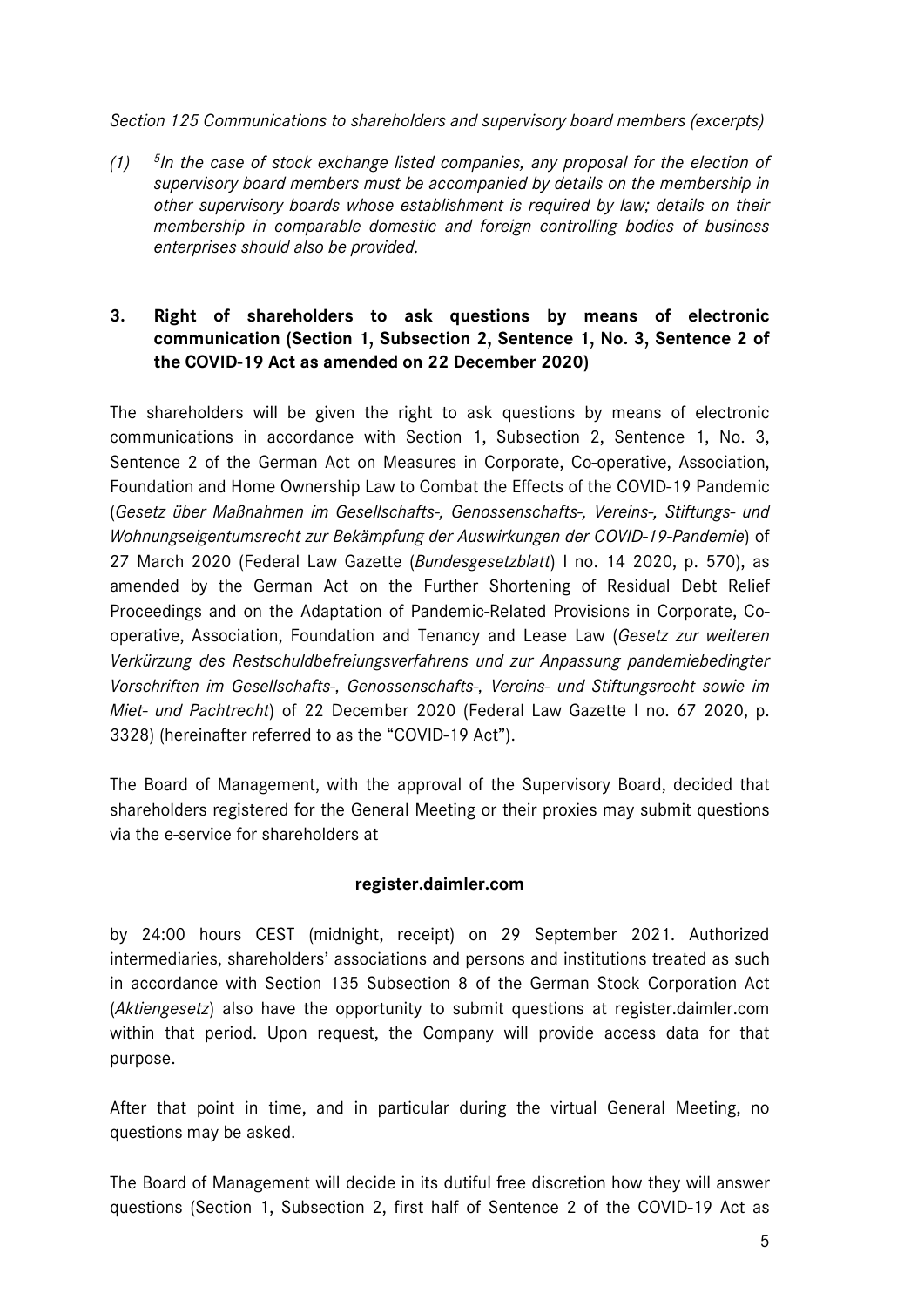amended on 22 December 2020). When answering questions during the General Meeting or in the event that questions and answers are published in advance on the Company's website, the Company will disclose the names of the questioners only if the latter have expressly requested to do so when submitting their questions.

## **4. Submitting video messages for publication via the e-service for shareholders**

During the virtual General Meeting, the shareholders or their proxies do not have the opportunity to comment on the Agenda. Therefore, the shareholders are given the opportunity (over and above the requirements of the COVID-19-Act) to comment on the Agenda in the form of video messages.

For this reason, shareholders registered for the General Meeting or their proxies will have the opportunity to submit comments regarding the Agenda electronically as a video message via the e-service for shareholders at

#### **register.daimler.com**

by 24 September 2021, 24:00 hours (CEST). The duration of such video message shall not exceed three minutes. Furthermore, only such video messages are admissible in which the shareholder or proxy appears in person.

Information on technical and legal requirements for submitting video messages can be found in the e-service for shareholders.

It is intended to publish any submitted video messages on the e-service for shareholders prior to the General Meeting, mentioning the name of the submitter. However, there is no legal claim to publication of a video message. In particular, the Company reserves the right not to publish video messages with offensive, discriminatory, criminally relevant or obviously false or misleading content as well as those without any reference to the Agenda or in a language other than German. This also applies to video messages that exceed three minutes or that do not meet the technical requirements. Only one video message per shareholder will be published.

The video messages shall give shareholders or their proxies the opportunity to comment on the Agenda. Should a video message contain questions, countermotions or election proposals that have not also been submitted as described in the sections No. 2 (Countermotions and election proposals) and No. 3 (Right of shareholders to ask questions) above, these will not be considered in the virtual General Meeting.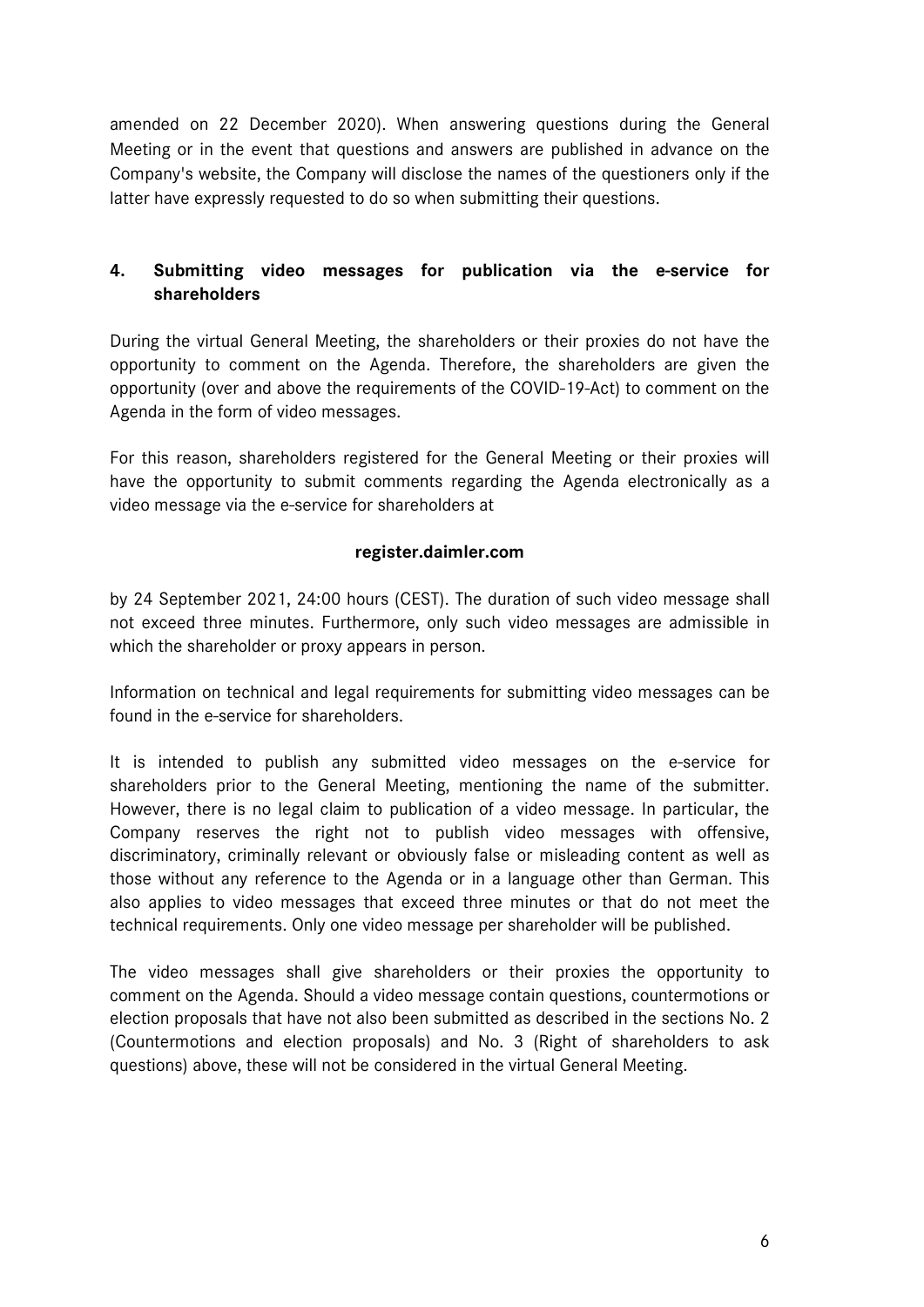## **5. Possibility of objections to the resolutions of the General Meeting (Section 1, Subsection 2, Sentence 1, No. 4 of the COVID-19 Act as amended on 22 December 2020)**

Shareholders having exercised their voting right personally or through proxies have the opportunity to lodge an objection to resolutions of the General Meeting by means of electronic communications.

Corresponding declarations must be sent to the Company via the e-service for shareholders at

## **register.daimler.com**

Declarations may be made from the beginning of the virtual General Meeting through its conclusion by the Chairman of the meeting.

## **6. Video and audio broadcast of the entire General Meeting on the Internet**

The entire General Meeting will be audio-visually broadcast for shareholders listed as shareholders in the share register via the e-service for shareholders at

#### **register.daimler.com**

beginning at 10:00 hours (CEST) on 1 October 2021. Shareholders listed as shareholders in the share register will be given access by entering the shareholder number and the individual access number, which are indicated in the invitation documents sent by regular mail; proxies are likewise given access by entering the shareholder number and the individual access number of the shareholder. Users of the e-service for shareholders who have already registered for the service will use their selfissued User ID and password. Following the General Meeting on the Internet does not enable participation within the meaning of Section 118, Subsection 1, Sentence 2 of the German Stock Corporation Act (*Aktiengesetz).*

Other interested persons can follow the introductory statement of the Chairman of the Supervisory Board and the speech of the Chairman of the Board of Management live at [www.daimler.com/egm-2021;](http://www.daimler.com/egm-2021) these will also be available as a recording after the virtual General Meeting.

The provisions of the COVID-19 Act as amended on 22 December 2020 underlying the opportunity to ask questions and the shareholders' right to lodge objections to the resolutions of the General Meeting as well as the video and audio broadcast of the entire General Meeting on the Internet are as follows: